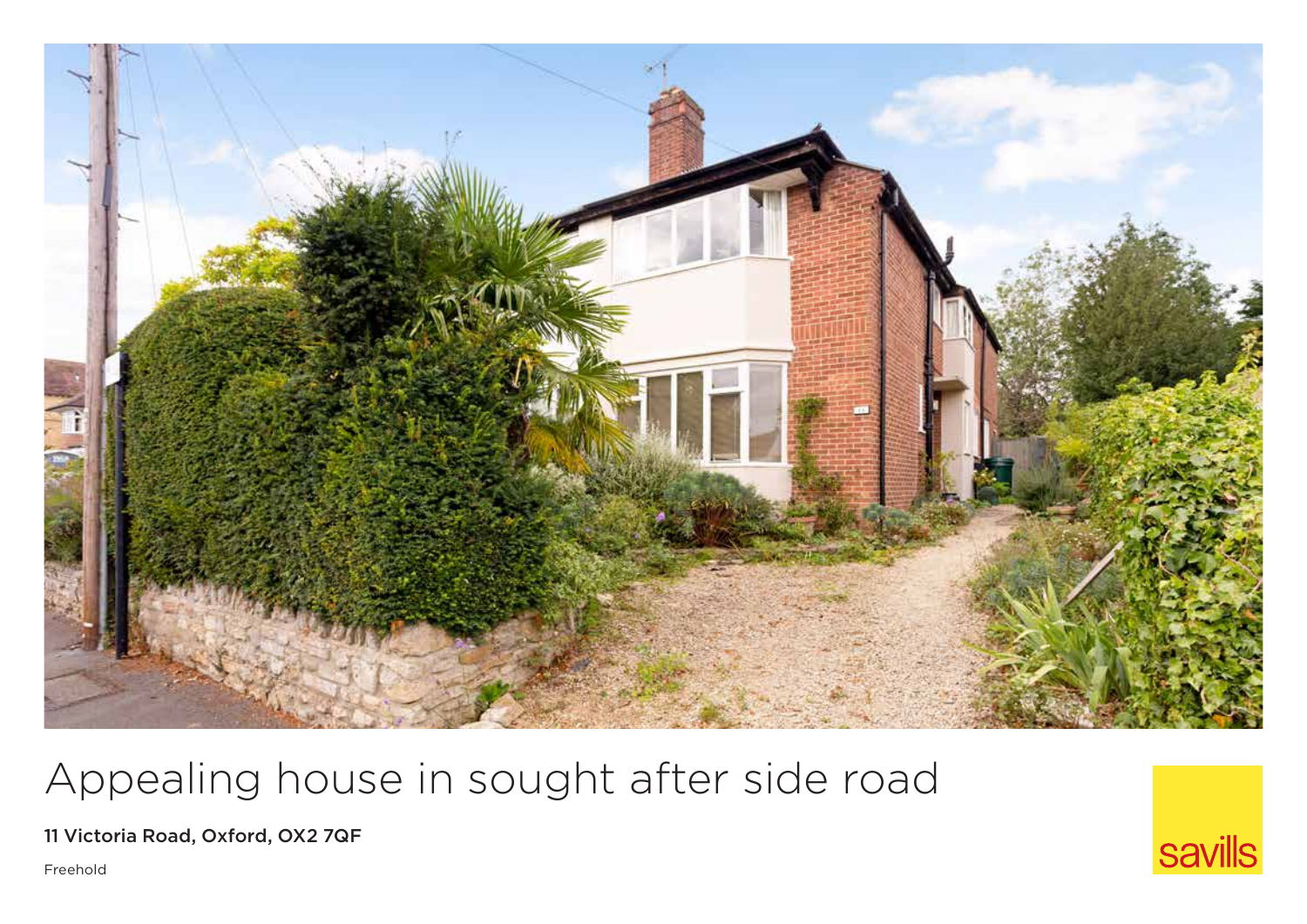Entrance hall • 2 reception rooms • kitchen • cloakroom • 3 bedrooms • bathroom • driveway • garden

#### **Local Information**

Victoria Road is a popular side road with good access to the city centre and ring road via Banbury Road. To the north is Oxford Parkway, with regular train services to London Marylebone. Summertown has an enticing array of speciality shops and restaurants including a bakery, cafés and speciality bookshop. It is also well positioned for the popular Oxford schools.

## **Directions**

From Savills Summertown office, proceed north on Banbury Road and take the fourth turning right into Victoria Road. The property will be found on the left hand side.

#### **About this property**

This is an appealing, light, period semi detached house with a practical layout over two floors. The sitting room overlooks the front and has a tiled fireplace and wood block flooring, and the welcoming family room has windows to the side and windows and French doors opening to the rear garden. The updated kitchen has fitted wall and floor units and windows to the side, and there is also a downstairs cloakroom. On the first floor are three bedrooms, together with a bathroom with bath and separate shower.

Outside, to the front, the driveway provides parking, and the front garden is stocked with plants and shrubs. Gated side access to the rear. To the rear, the paved terrace, ideal for alfresco dining, leads to the mature, private garden, which is laid to lawn and well stocked with trees, plants and shrubs.

#### **Services**

Mains services connected. Gas heating.

# **Local Authority**

Oxford City Council

# **Tenure**

Freehold

#### **Energy Performance**

A copy of the full Energy Performance Certificate is available upon request.

## **Viewing**

Strictly by appointment with Savills.

Brochure prepared and photographs taken September 2021.





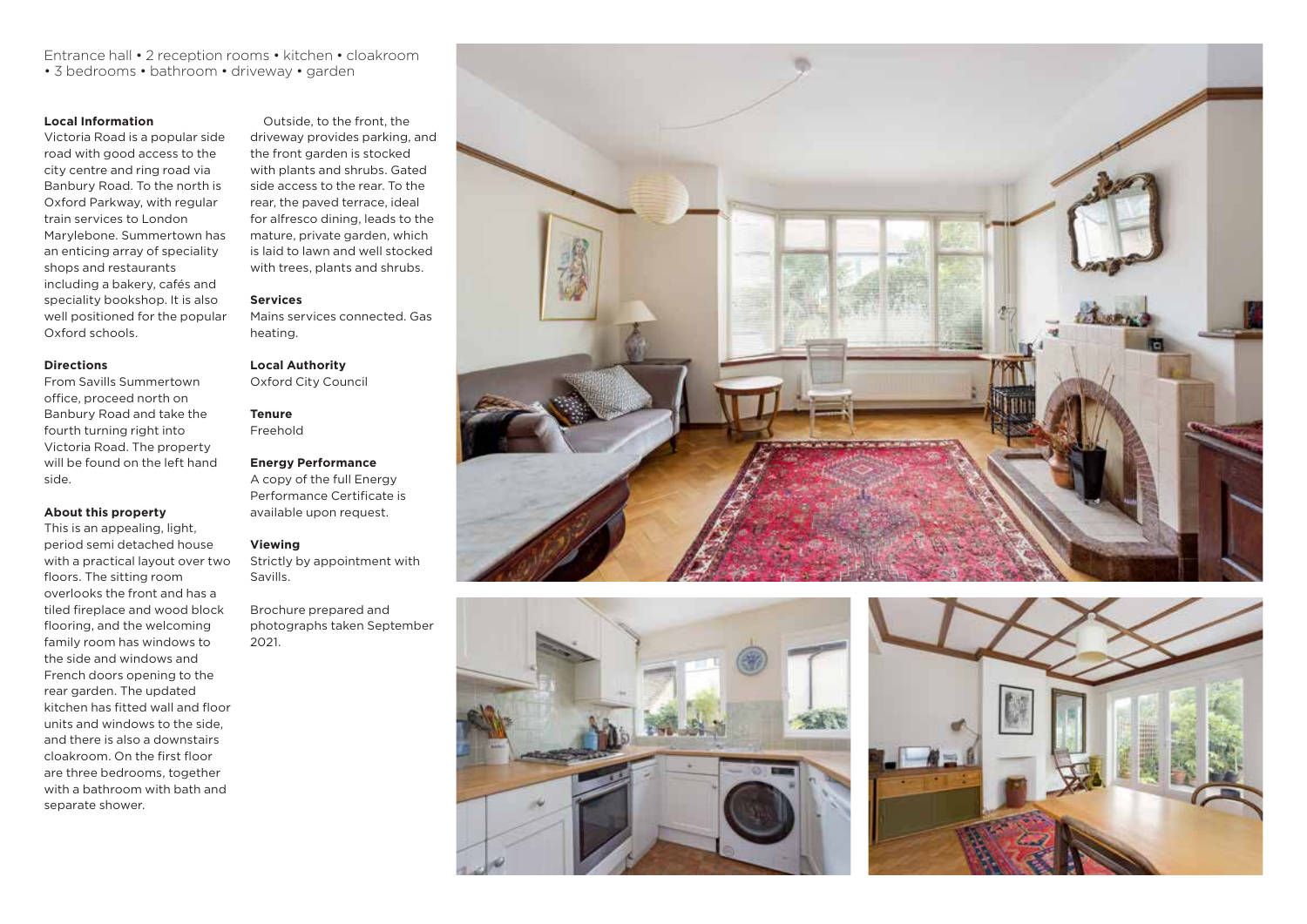